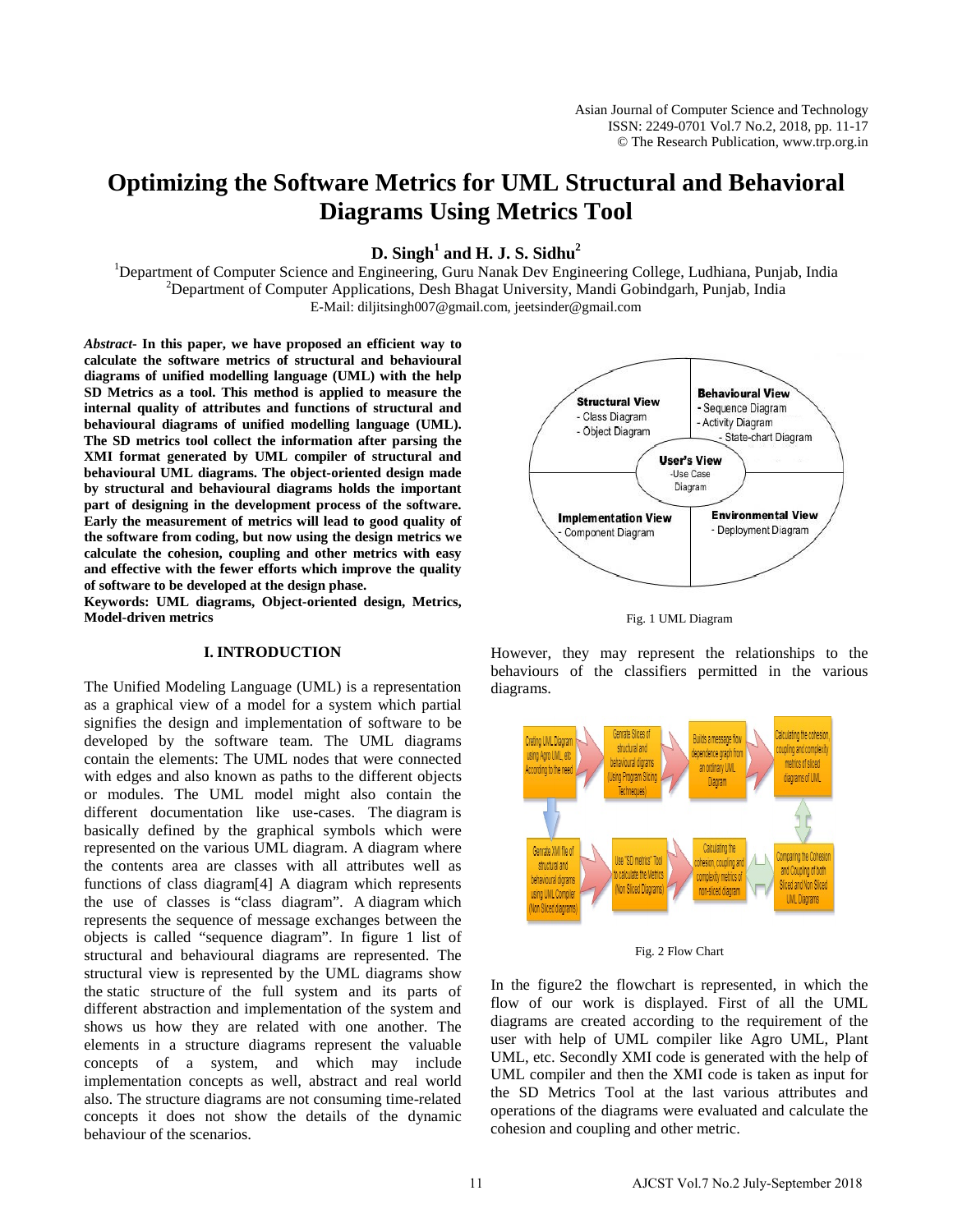#### **II. RELATED WORK**

In this section, we briefly review the related work on the importance of UML metrics. Most of our work reported in metrics importance, technique and need for the UML structural and behavioural diagrams of UML. GargSushil *et al.,* [15] purposed the aspect-oriented programming which is a new paradigm for improving the system's features such as modularity, readability and maintainability. Aspect-oriented software development is a new technique to support the concerns in software development. Coupling is an internal software attribute that can be used to indicate the degree of interdependence.

R. Mall *et al.,* [16] propose a technique for static slicing of UML models. First, transform software architecture specified using UML into an intermediate representation named Model Dependency Graph (MDG). Model Dependency Graph (MDG) combines information of sequence diagrams along with the relevant information of the model. For a given slicing criterion, slicing algorithm traverses the constructed MDG to identify the relevant model elements. Algorithm's novelty lies in its computing a slice-based UML model.

SikkaPreeti *et al.,* [17] program slicing is proved in breaking down the large program into the small relevant parts that are needed as per the specified criteria. The objective of this paper is the betterment of existing program slicing techniques. Method / statistical analysis the methodology is proposed to start slicing the software from designing the various levels of the model and continue it with source code level. VermaPreety *et al.,* [12] for measuring the software, appropriate metrics are needed. To attain the various qualitative and quantitative aspects of software. To measure the software in terms of quality, size, efforts, efficiency, and reliability, performance etc. there are different metrics available in software engineering and it has been an area of interest for the various researchers. Measures of specific attributes of the process, project and product are used to compute Software metrics. This work proposes a similar approach of measuring software using various UML diagrams and applied Software size metric to evaluate the size of the Software. All of the above authors and number of other authors had proposed and implemented the techniques for calculating the metrics for one of UML diagram but we had purposed as well as implemented the best optimal technique other than the above authors for structural as well as behavioral diagrams to reduce the testability as well as maintainability of the software. D. Singh and H. J. S. Sidhu<br>
II. RELATED WORK<br>
II. RELATED WORK<br>
II. RELATED WORK<br>
II. The restricted work on the sympatrian of UML metrics. More are the UML metrics of UML metrics More of the account of the control<br>
metri

# **III. INTRODUCTION TO CLASS CLASS DIAGRAM AND SLICED CLASS DIAGRAM**

In figure 1, class diagram and object diagram describes the structure of the class and object. The class serves as a data type for objects like in object-oriented unified modelling language (UML). The class represents set of objects having same responsibilities. An attribute is a named property of a

class. An attribute has a named type and defines the types of its objects. Example name, roll and section are the attributes in student class. An operation is a function or services that the objects have to serve. Example, display (), add (), edit () and delete () are the operations in student class.



Fig. 3 Class and Object diagram

#### *A. Creation of Class Diagram (UML)*

The purpose of a class diagram is to depict the classes within a model. In an object-oriented application, classes have attributes (member variables), operations (member functions) and relationships with other classes. The UML class diagram can depict all these things quite easily. The fundamental element of the class diagram is an icon the represents a class. In figure 2, Class Diagram (Banking system) represents the five classes bank class, customer class, teller class, account class, loan class having their independent attributes and operations.



Fig. 4 Class Diagram (Banking system)

#### *B. Class Dependency Graph*

In figure 3, Class Dependency Graph (CDG), classes and their attributes, methods and their call parameters, together with method return values are represented as different types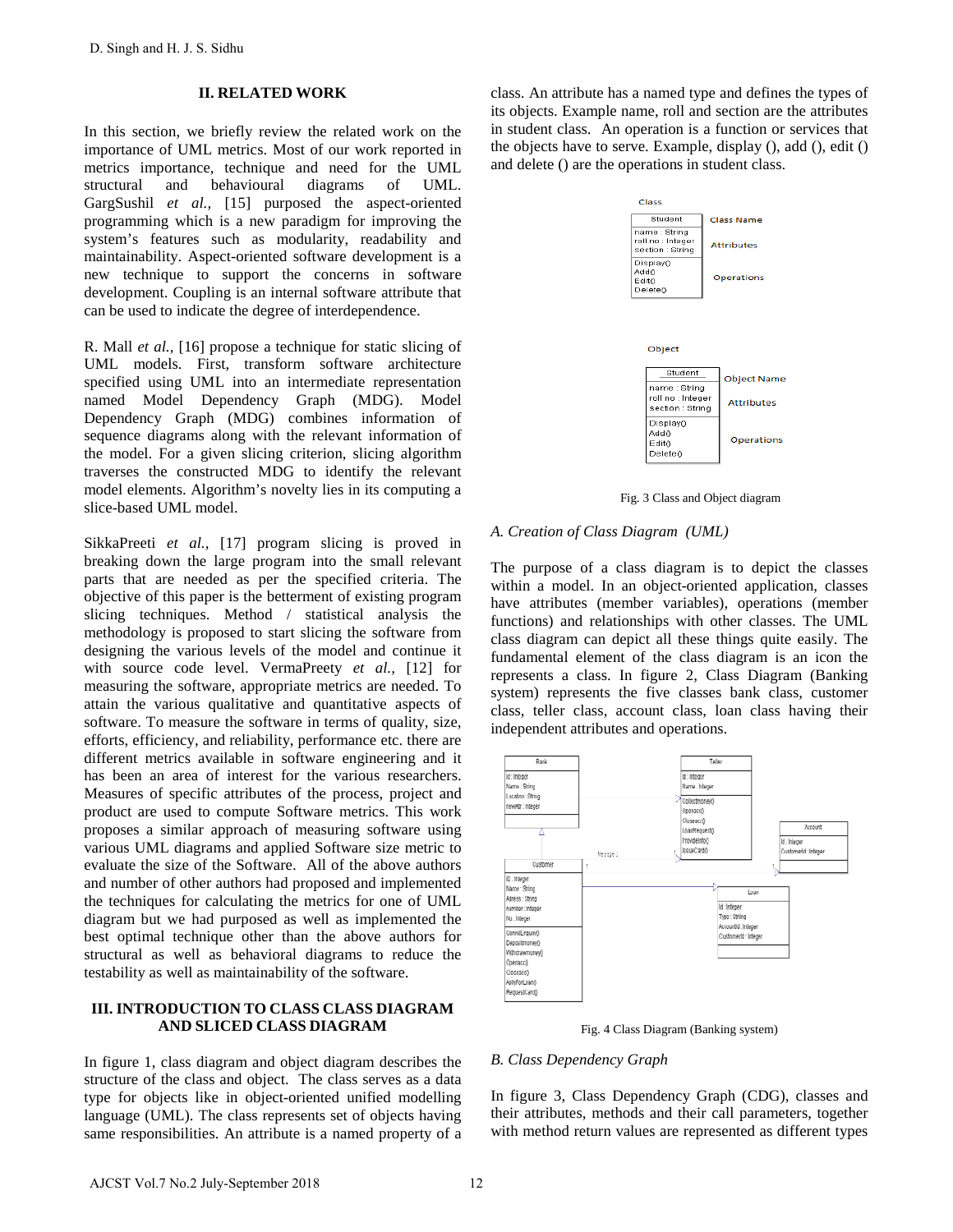of nodes. These would be represented by using appropriate dependence edges in the Class Dependency Graph (CDG). The member dependence edges represent the class memberships, while method dependence edges represent the dependence of the call parameters and return values (if any) on a method.



Fig. 5 Class Dependency Graph (CDG)

The data dependencies arise when the class methods, its parameters and return values directly or indirectly make use of the class attributes. In addition, data dependence edges also represent the effect of the calling parameters on the return value of a method. Relationship dependence edges represent how a class is related to another class, or how an instance of a class is related to the other class instances.



Fig.6 Slicing Graph of Class Dependency Graph (CDG)

In figure 4, Slicing Graph of Class Dependency Graph (CDG) is generated according to the requirement, in which customer and teller class are taken as a sliced criterion. At the same time, Class Dependency Graph (CDG) represent class relations in any different way compared to its corresponding class diagram. For example, the arrow represents generalization, aggregation, and composition relations using the relationship dependence edges. An association relation represents classes which are likely to communicate with other classes due to a method invocation.

# *C. Calculation of Slice-Based Degree of Cohesion from Class Dependency Graph*

Slice-based cohesion metrics and details the formulae used in their calculation. Worked examples, illustrating the calculation of slice-based cohesion metrics for a class dependency graph (CDG), Degree of Cohesion (DCH), Number of Attributes Used (NAU), Total Number of Attributes (TNA)

#### The degree of Cohesion (DCH) = NAU/TNA

For computing the Degree of Cohesion (DCH), the connectivity between the classes and the number of attributes used by the method of a class. In figure 4, "Slicing Graph of Class Dependency Graph (CDG)" where two classes customer and teller were taken as sliced criteria. The degree of cohesion is shown with respect to the customer is 0.4 as well as with respect to the teller class the result is 1.0. The cohesion is interaction within a class and coupling is the interaction with the other classes. Always this high cohesion and low coupling are recommended in the software to develop successful software.

| <b>Class Name</b> | NAU | TNA | <b>DCH</b> |
|-------------------|-----|-----|------------|
| Customer          |     |     | 0.4        |
| Teller            |     |     | 1 ()       |

# *D. Calculation of Slice-Based Degree of Coupling from Class Dependency Graph*

The degree of coupling is the ratio of a number of messages received to the number of the message passed. For finding the degree of coupling, message received coupling (MRC) and the message passed coupling (MPC) is used, it is the number of messages received and passed by a class. (MRC) Message received coupling is the complexity of message received by the classes, as MRC is the number of messages received by a class from the other classes. (MPC) Message Passed Coupling is denied as the number of the message passed among objects of the classes. The degree of coupling is given Optimizing parameteristics of Local Calcos (Schellation) (Schellation) (Schellation) (Schellation of Slice-Baute and calculation of the structural and the software and the software and calculation of the software Metrics

Degree of coupling  $(DC) = MRC/MPC$ 

The degree of coupling is shown with respect to the customer is 0.0 as well as with respect to the teller class the result is 1.0. The cohesion is interaction within a class and coupling is the interaction with the other classes. Always this high cohesion and low coupling are recommended in the software to develop successful software.

TABLE II DEGREE OF COUPLING

| Class name            | <b>MRCMPCDC</b> |  |
|-----------------------|-----------------|--|
| <b>Class Customer</b> |                 |  |
| Class Teller          |                 |  |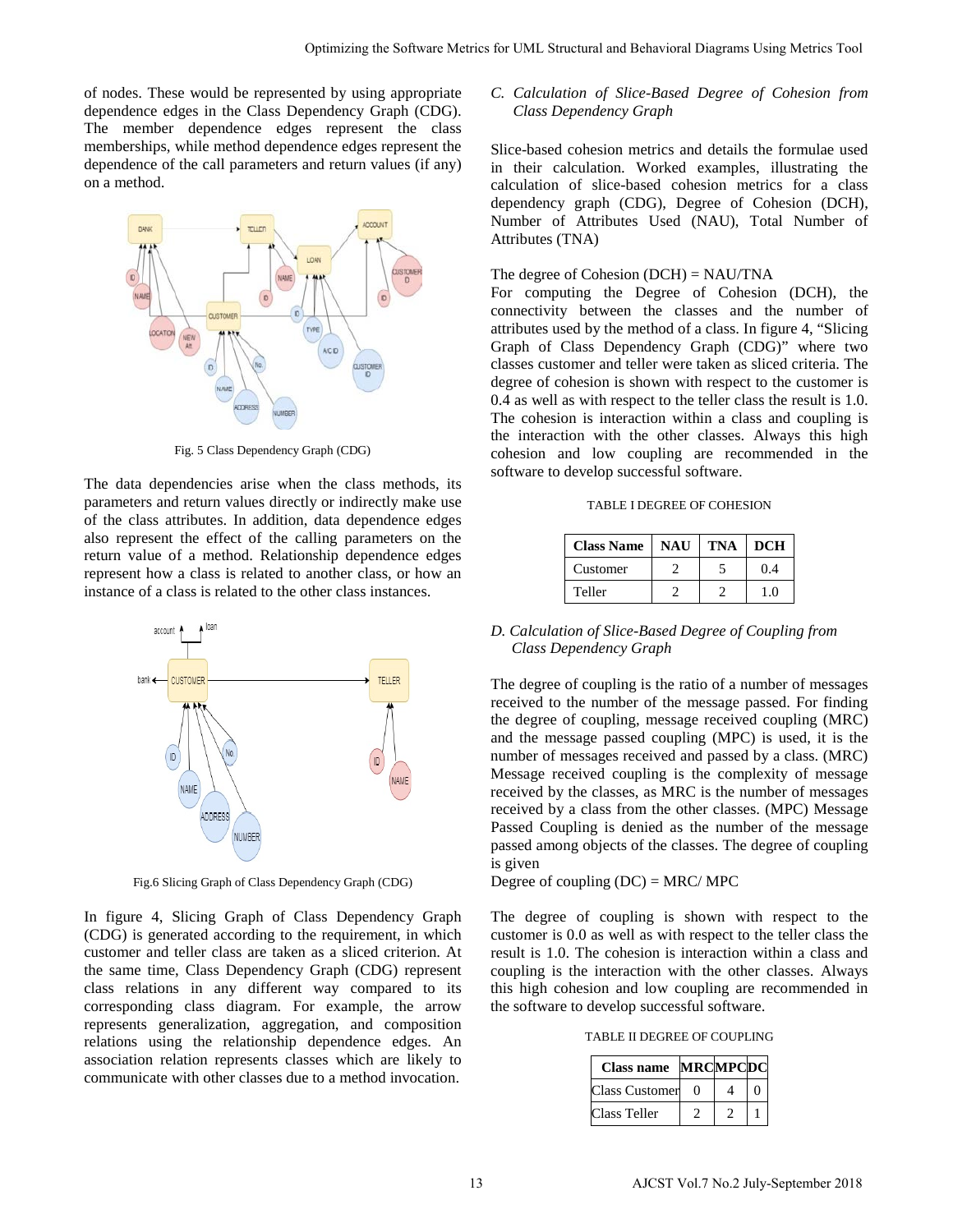#### **IV. CREATE SEQUENCE DIAGRAM OF UML**

The UML Sequence Diagrams having time-dependent sequences of interactions between objects. They show the sequence of the messages. A Sequence Diagram has two dimensions: the vertical dimension represents time, and the horizontal dimension represents various instances. Normally time proceeds from top to bottom. Sequence Diagrams describe interactions among software components. In UML, a message is a request for a service from one UML actor to another.



Fig. 7 Sequence Diagram

In fig. 1 the Sequence Diagram of UML is showing the various transactions of messages from one object to another object there are two objects in the Sequence Diagram object 1 customer, object 2 cashiers and having a flow of messages in the various directions. Each message is given a serial number for ease of understanding. These message numbers were taken in the explanation of scenarios and states in the next step of the design and implementation.

#### *A. Recognize States and Scenarios of Sequence Diagram*

Considering Sequence Diagram (SD), convert the SD into a Sequence Dependency Graph (SDG). The various States and Scenarios are tabled as shown in Table II.

| <b>Scenario 1</b>  | <b>Scenario 2</b>  | <b>Scenario 3</b>  |
|--------------------|--------------------|--------------------|
| <b>STATE X</b>     | <b>STATE X</b>     | S4: (m4, b, b)     |
| S1: (m1, a, b)     | S2: (m3, b, a)     | S5: (m5, b, b)     |
| S2: (m2, b, b)     | <b>END STATE X</b> | <b>END STATE X</b> |
| S6: (m6, b, a)     |                    |                    |
| <b>END STATE X</b> |                    |                    |

#### TABLE III SCENARIO TABLE

# *B. Create Sequence Dependency Graph (SDG)*

In this section, the transformation of the Sequence Diagram into the Sequence Dependency Graph by using the scenarios and states as discussed in the last section. The Sequence Dependency Graph (SDG) is made for the representation of the components of the Sequence Diagram and this

representation is helpful in making the slices of Sequence Diagrams.



Fig. 8 Sequence Dependency Graph (SDG)

To create the Sequence Dependency Graph, this approach is taken from Monalisa Sharma et al (2007) which describe the nodes representing the various states; each node basically represents an event. States S1, S2, S3, S4 and S5 represent the transition from one object to another.

START STATE represents the object from where operation begins.

END STATE represents the object at where operation ends.

In fig 2 the Sequence Dependency Graph of Sequence Diagram represents the nodes and edges, the directed edges show the direction from one node to another node.

# *C. Perform Dynamic Slicing on Sequence Dependency Graph (SDG).*

The Program slicing is the technique, which is used for the computation of the program statements, the program slice that may affect the value at some point of interest, refer to as slicing criteria. We are using this technique of program slicing, to make it applicable to the Sequence Dependence Graph (SDG) of the Sequence Diagram (SD). The Diagram basically indicates only the dynamic part, so the Dynamic Slicing of the Sequence Dependency Graph is made. Program slicing can be used in [debugging](http://en.wikipedia.org/wiki/Debugging) to locate the source of errors more easily. Other applications of slicing include [optimization,](http://en.wikipedia.org/wiki/Optimization_(computer_science)) [program analysis,](http://en.wikipedia.org/wiki/Program_analysis_(computer_science)) and maintenance. A dynamic slice contains all statements that actually affect the value of a variable at a program point for a particular execution of the program rather than all statements that may have affected the value of a variable at a program point for any arbitrary execution of the program. The dynamic slicing of the Sequence Dependency Graph is done in figure 3.



Fig. 9 Dynamic slicing of the Sequence Dependency Graph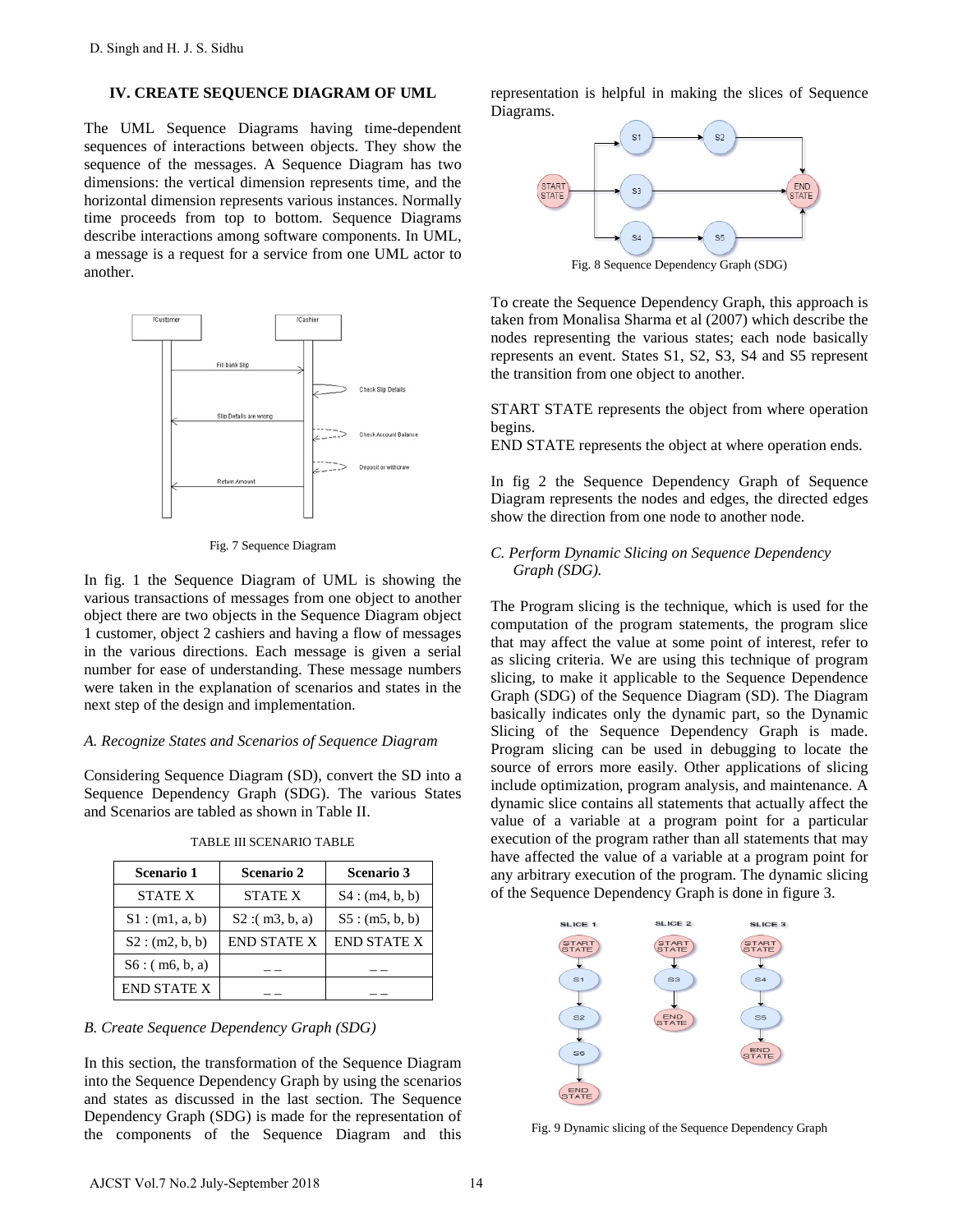To clarify the difference between static and dynamic slicing, In the case of static slicing, since we look at the whole program unit irrespective of a particular execution of the program. But, in the case of dynamic slicing, we consider a particular execution of the program. Sequence diagrams show the dynamic function and if we make the slices of the Sequence Dependency Graph by taking the criteria as the starting and end state of each transaction then in fig 4 a slice 1, slice 2, slice 3 is formulated from the fig 3 as the dynamic program slicing. The next step of the thesis will calculate the software metrics as cohesion and coupling.

# *D. Calculation of Slice-Based Cohesion of Sequence Dependency Graph (SDG)*

In this section after performing all the steps, the slice-based cohesion metrics are calculated by using the formulas. These formulas are basically used for calculation of the statement based cohesion metrics in the earlier papers. The slice based cohesion metrics can also be calculated by using same formulas. Worked examples are shown, illustrating the calculation of slice-based cohesion metrics for a Sequence Dependency Graph(SDG). There are three slices 1,2,3 in fig 11 and their slice size is a number of nodes in each slice that is 4,2,2 respectively.

A total number of nodes by combining all the slices is module size that is 6 according to fig. In this example, the various formulas were calculated as follows:

(Tightness is the number of nodes included in every slice compared to the number)

 $Tightness (M) = \frac{|SLint|}{ } = \frac{size of slice}{ } =$  $length(M)$  modulesize



| <b>Slice Name</b> | <b>Tightness Results</b> |
|-------------------|--------------------------|
| S1                | $3/6=0.50$               |
| S2                | $1/6=0.16$               |
| S3                | $2/6=0.33$               |

Coverage is a comparison of the length of the slices to the length of the module

$$
Coverage (M) = \frac{1}{V \circ} \sum_{i=1}^{V \circ} \frac{SL}{length(M)} = 6/3*6 = 0.33
$$
  
*umof slices* = 6/3\*6=0.33

Min coverage is the ratio of the size of the smallest slice to the module size

Min coverage (M)=
$$
\frac{1}{length(M)} min i|SLi| = \frac{min slice size}{mod ullesize} = 1/6 = 0.2
$$

Max coverage is the ratio of the size of the largest slice to the module size

Max coverage  $(M) = \frac{1}{length(M)} \max i | SLi|$  $\frac{1}{2}$  max is  $|SI_i|$  = *ulesize slicesize* mod  $\frac{max \, slicesize}{max}$  $3/6 = 0.5$ 

$$
\text{Overallap(M)} = \frac{1}{|V \circ |} \frac{|S\text{L}\text{int}|}{|S\text{L}i|} = \frac{\sum \text{int } \text{er} \text{ sectionsize}}{\text{slicesize}} / \text{noslices}
$$
\n
$$
3/6 + 1/6 + 2/6 = 0.99
$$

# *E. Calculation of Slice-Based Coupling Of Sequence Dependency Graph (SDG)*

This section explains slice-based coupling metrics of the sequence dependency graph. In slice-based coupling metric as an alternative to information flow. They suggest that basing the metric on slices "refine the idea of information flow which has traditionally been associated with coupling measurement". Harman *et al.,* define module f and g the formula is given. Optimizing the Saltoans Vietna, fir [Mf. Structural and Reboveral Diagrams Using Metrics Total<br>
are set and dynamic slines. Operating the Singlet of the Software Metrics receives the Software Metrics for Software Metrics

The coupling between two functions f and g is then defined as

\n Coupling 
$$
(f, g) =
$$
\n

\n\n $\text{FF}(f, g) \times \text{length}(f) + \text{FF}(g, f) \times \text{length}(g)$ \n

\n\n $\text{length}(f) \times \text{length}(g)$ \n

The above formula is basically used for the set of program statements to find the coupling and now the same formulas are also used for the calculation of the slice-based coupling of Sequence Dependency Graph.

If Sequence Dependency Graph is considered then there are two types of coupling which will have to be calculated

- 1. InterSlice Coupling
- 2. Intra Slice Coupling

*InterSlice Coupling*: It is the coupling between the slices having a different end state.

*Intra Slice Coupling*: It is the coupling between the slices having same end states.

These can be clearer when we take an example In fig 2 the slice 1 and slice 2 having the same end state X so intra slice coupling between the slice1 and slice 2.

TABLE V THE COUPLING BETWEEN SLICE1 AND SLICE2

| <b>Module</b><br>$\mathbf{g}$ | <b>Module</b><br>size | Module | Common<br>nodes | <b>Total</b> |
|-------------------------------|-----------------------|--------|-----------------|--------------|
|                               |                       |        |                 |              |
|                               |                       |        |                 |              |

 $0+0/4=0$ 

TABLE VI THE COUPLING BETWEEN SLICE2 AND SLICE 3

| Module<br>$\left( \mathbf{g}\right)$ | <b>Module</b><br>size | Module | <b>Common</b><br>nodes | <b>Total</b> |
|--------------------------------------|-----------------------|--------|------------------------|--------------|
|                                      |                       |        |                        |              |
|                                      |                       |        |                        |              |

 $0+0/3=0$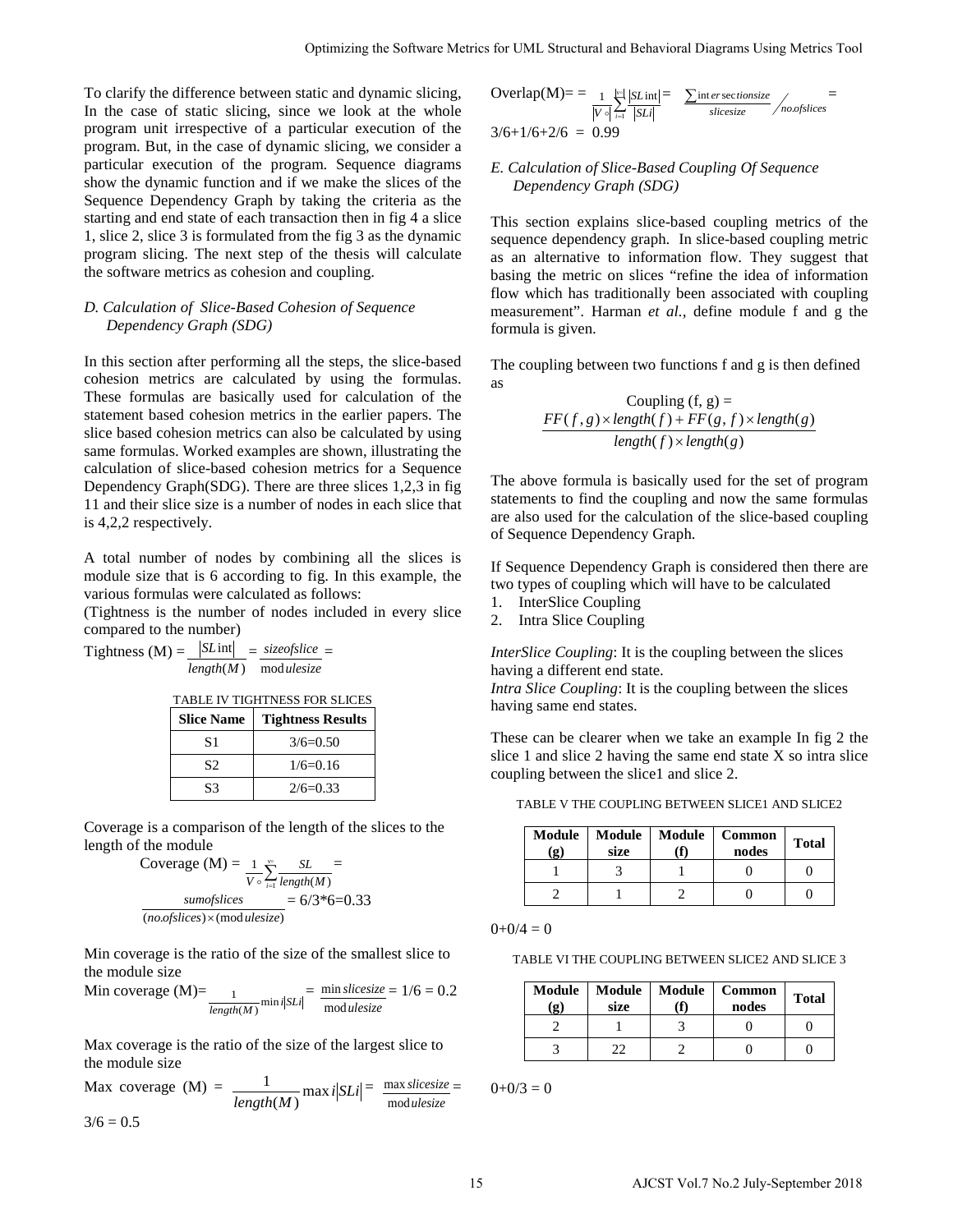| Module<br>$\left( \mathbf{g} \right)$ | Module<br>size | Module | Common<br>nodes | <b>Total</b> |
|---------------------------------------|----------------|--------|-----------------|--------------|
|                                       |                |        |                 |              |
|                                       |                |        |                 |              |
|                                       |                |        |                 | $0+0/5=0$    |

TABLE VII THE COUPLING BETWEEN SLICE1 AND SLICE 3

Now the slice 1 and slice 2 having the same end state X but slice 3 is having the different end state Z so interslice coupling between (the slice1 and slice 3 )and( the slice 2and slice 3 )

#### *F. Observing Results of Cohesion and Coupling*

The statistical tests are used to correlate the data. Pearson's linear correlation is used to quantify the relationship between metrics. Such correlations measure linear associations between variables. Same statistical tests are also used for summarization of cohesion and coupling metrics. The statistical significance can be summarized by analyzing the values as

- 0.8 1.0 strong association
- 0.5 0.8 moderate association
- 0.0 0.5 weak or no association

A negative value indicates an inverse correlation. In our example of this section, we get results having 0.0 coupling so we are having weak or no association and moderate cohesion, which is true and can be visualized by analyzing the example interactions between the different states.

# **V. CREATE A STATE CHART DIAGRAM**

In figure 1, Statechart Diagram of the banking system which describes the dynamic working of the banking system, in which there are seven states like states (S1, S2, S3, S4, S5, S6 and S7). At state S1 customer fill the details in bank slip, state S2 is for checking the account number filled by the customer, state S3 is for deposit the amount in the bank, state S4 is for the withdrawing the amount from the bank, state S5 is for the check balance, state S6 is for the withdrawing the amount as filled by the customer, and state S7 is for the updating of account balance after withdrawing or depositing the amount. D. Singh and H. J. S. Sidhu<br>
TABLE VII THIE COUPLING BETWEEN SLCCEI AND SLCCE 3<br> **Module Module Module Common Total**<br>  $\frac{(q)}{3}$  **are the coupling the same end state X** but<br>  $\frac{1}{3}$  **2 1 0 0 0**<br>  $\frac{1}{3}$  **2 1** 



Fig. 10 Statechart Diagram of the Banking System

# *A. Create a State Dependency Diagram (STDG) from Statechart Diagram.*

Now, create a State Dependency Graph of the banking system is created from the Statechart Diagram shown in Figure 1, for that, first, Criteria Table of the banking system is drawn from the Statechart Diagram of the banking system. Using Criteria Table, State Dependency Graph of the banking system is created in Figure 2.

#### *B. Perform Dynamic Slicing on the Slices of the STDG*

A Slicing technique is basically used to facilitate the process of testing and debugging. For our research work, by applying a dynamic slicing, the state of the object in these types of the diagram is continuously changing. Dynamic slices of the State Dependency Graph are shown in figure 3. These slices result from the different possibilities which have been drawn from Start State to End State. These different possibilities are called the slices of the State Dependency Graph of the Banking System. In our work, there are three different slices which are as follows



Fig. 11 State Dependency Graph (STDG) of Banking System

- 1. *Slice 1:* Slice 1 is a first possibility to reach at End State from Start State. This Slice is having S1, S2, S3 and S5 states.
- 2. *Slice 2:* Slice 2 is a second possibility to reach at End State from Start State. This Slice is having S1, S2, S4 and S7 states.
- 3. *Slice 3:* Slice 3 is a third possibility to reach at End State from Start State. This Slice is having S1, S2, S4, S7 and S5 states.



Fig. 12 Dynamic Slicing on the Slices of the STDG